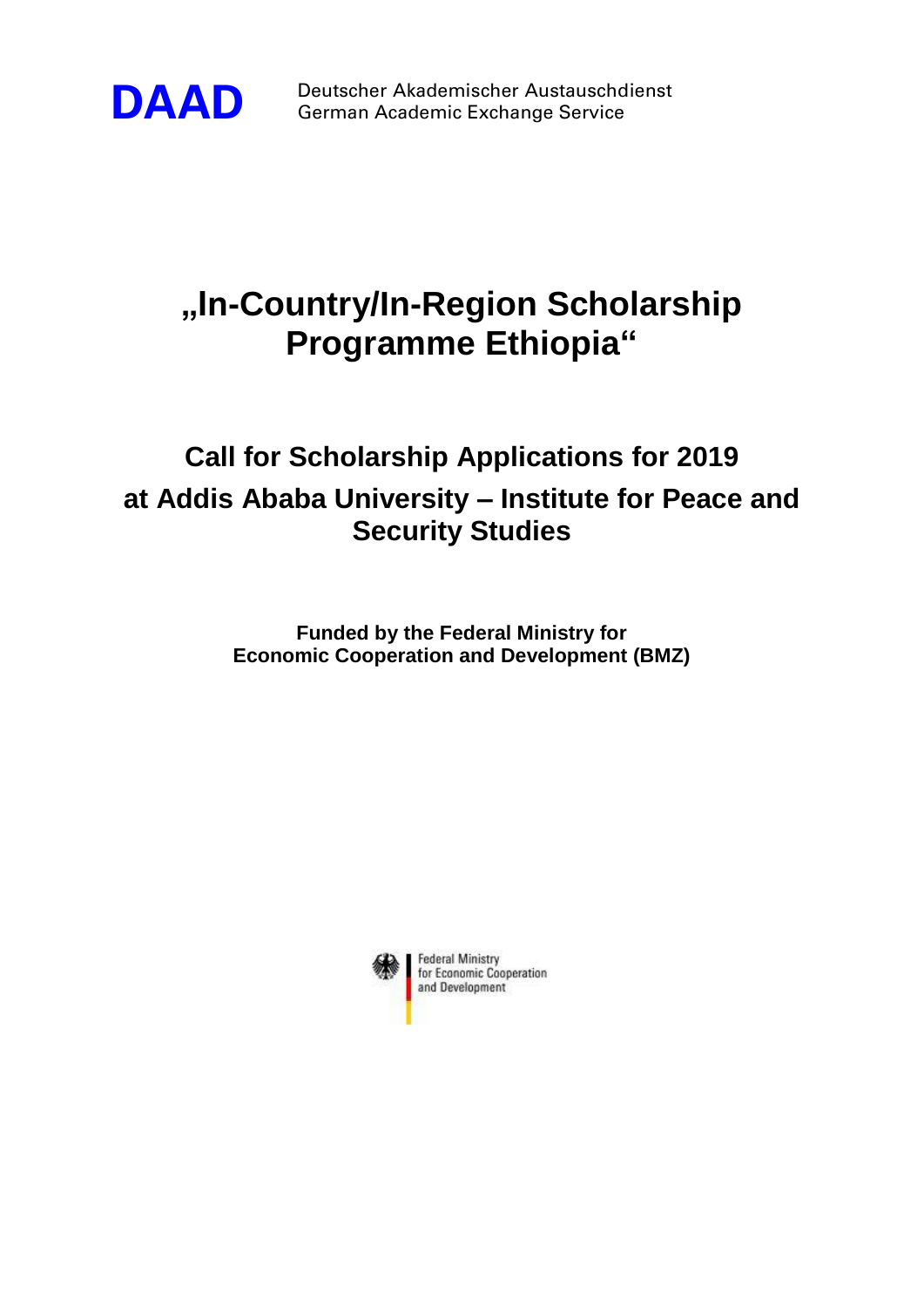

| Programme<br><b>Objectives</b>            | DAAD (German Academic Exchange Service), as a publicly funded, selfgoverning<br>organisation of the institutions of higher education in Germany, promotes<br>international academic exchange as well as educational co-operation with<br>developing countries through a variety of funding and scholarship programmes.<br>As part of the "In-Country/In-Region Scholarship Programme" DAAD offers<br>scholarships for PhD studies. The programme is funded by the German Federal<br>Ministry of Economic Cooperation and Development (BMZ) and aims at university<br>staff in the first line, without neglecting the public sector demand of academically<br>trained personnel.<br>The target group for scholarships are graduates and postgraduates from Sub-<br>Sahara Africa with a first academic degree if applying for a Master's programme,<br>or with a Master's degree if applying for a doctoral programme who want to pursue<br>Master's or PhD courses in their home country (so called In-Country<br>scholarships) or in another Sub-Sahara African country (so called In-Region<br>scholarships).<br>It has been agreed upon that DAAD cooperates with Addis Ababa University by<br>offering up to 3 In-Country scholarships and up to 1 In-Region scholarship.<br>for PhD studies at Addis Ababa University for the intake 2019. |
|-------------------------------------------|-------------------------------------------------------------------------------------------------------------------------------------------------------------------------------------------------------------------------------------------------------------------------------------------------------------------------------------------------------------------------------------------------------------------------------------------------------------------------------------------------------------------------------------------------------------------------------------------------------------------------------------------------------------------------------------------------------------------------------------------------------------------------------------------------------------------------------------------------------------------------------------------------------------------------------------------------------------------------------------------------------------------------------------------------------------------------------------------------------------------------------------------------------------------------------------------------------------------------------------------------------------------------------------------------------------------------------------------------|
| <b>Application</b><br><b>requirements</b> | Applicants<br>have successfully completed generally a three-year university degree<br>(Master candidates) or a two-year university degree (doctoral candidates)<br>with above average results (upper forth of class)<br>clearly show motivation and strong commitment<br>٠<br>have thorough knowledge of the language of instruction<br>$\bullet$<br>have completed their last university degree not more than 6 years ago at<br>$\bullet$<br>the time of application<br>must be nationals or permanent resident of a Sub-Sahara African country<br>٠<br>should generally be a) staff member of a public university, b) candidate<br>$\bullet$<br>considered for teaching or research staff recruitment, c) from the public<br>sector or d) DAFI-Alumni<br>Female applicants and candidates from less privileged regions or groups are<br>especially encouraged to participate in the programme.<br>PhD-scholarships are initially granted for one year and can be extended to a<br>maximum of three years upon receipt of an application for extension. Scholars<br>must demonstrate satisfactory progress before an extension is granted.                                                                                                                                                                                                     |
| <b>Eligible fields</b>                    | The In-Country/In-Region Scholarship Programme supports studies in subject<br>areas with strong relevance to national development.<br>The scholarships at Addis Ababa University are available in the following field:                                                                                                                                                                                                                                                                                                                                                                                                                                                                                                                                                                                                                                                                                                                                                                                                                                                                                                                                                                                                                                                                                                                          |

• **PhD in Peace and Security Studies**

**Place of tenure Addis Ababa University, Ethiopia**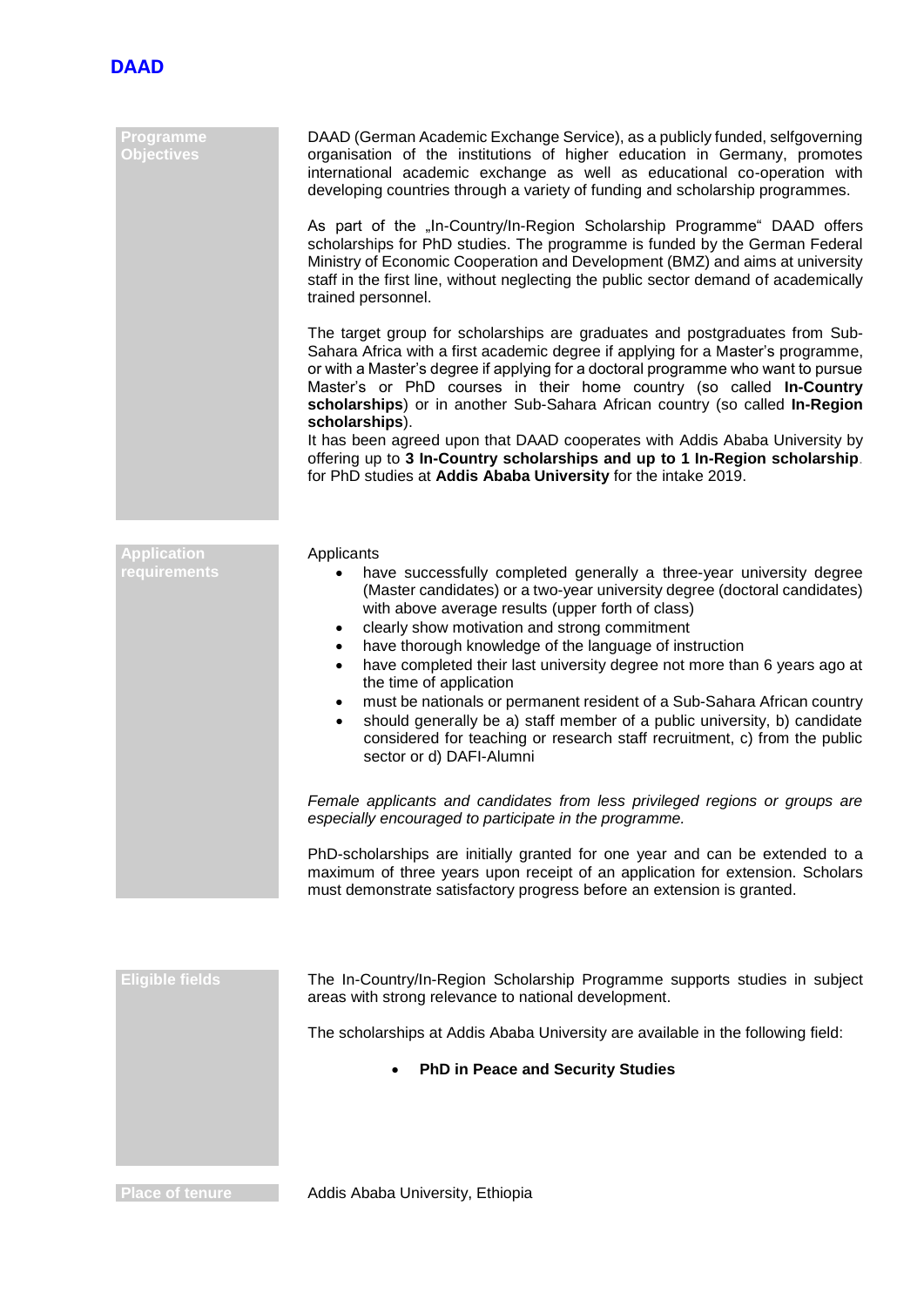

| <b>Duration and</b><br><b>Commencement</b>          | The duration<br>of the PhD programme is generally three years                                                                                                                                                                                                                                                                                                                                                                                                                                                                                                                                |  |  |  |
|-----------------------------------------------------|----------------------------------------------------------------------------------------------------------------------------------------------------------------------------------------------------------------------------------------------------------------------------------------------------------------------------------------------------------------------------------------------------------------------------------------------------------------------------------------------------------------------------------------------------------------------------------------------|--|--|--|
|                                                     | generally starting in October.                                                                                                                                                                                                                                                                                                                                                                                                                                                                                                                                                               |  |  |  |
| <b>Applicaion and</b><br><b>Selection Procedure</b> | The application process contains two steps.                                                                                                                                                                                                                                                                                                                                                                                                                                                                                                                                                  |  |  |  |
|                                                     | First step:<br>Applicants must apply for their studies at Addis Ababa University using the<br>contacts and the method that is prescribed by the institution. Addis Ababa<br>University has set its own deadlines.                                                                                                                                                                                                                                                                                                                                                                            |  |  |  |
|                                                     | Addis Ababa University will screen, pre-select (according to DAAD selection<br>criteria) and short-list the applicants. A detailed report consisting of the shortlisting<br>procedure, the entire list of applicants, the ranked shortlist and the shortlisting<br>panel members will also be availed to DAAD. The ranked shortlist will contain<br>preferably triple (at least double) the number of scholarships that have been<br>attributed to the institution.                                                                                                                          |  |  |  |
|                                                     | DAAD reserves the right of final selection.                                                                                                                                                                                                                                                                                                                                                                                                                                                                                                                                                  |  |  |  |
|                                                     | Second step:<br>Pre-selected candidates are asked to log into the DAAD portal and register<br>themselves and submit an DAAD application.                                                                                                                                                                                                                                                                                                                                                                                                                                                     |  |  |  |
|                                                     | 1. Register online via the DAAD-Portal (if not already registered):<br>https://portal.daad.de                                                                                                                                                                                                                                                                                                                                                                                                                                                                                                |  |  |  |
|                                                     | 2. Apply online via the DAAD-Portal under the tab "Personal Funding"/<br>"Application"<br>Documents to be submitted:                                                                                                                                                                                                                                                                                                                                                                                                                                                                         |  |  |  |
|                                                     |                                                                                                                                                                                                                                                                                                                                                                                                                                                                                                                                                                                              |  |  |  |
|                                                     | DAAD application form duly filled (available in the DAAD-Portal)<br>Hand signed curriculum vitae (please use the european specimen<br>form at http://europass.cedefop. Europa.eu), including a list of<br>publications (if applicable).<br>2 recommendation letters by university teachers<br>Letter of admission for the host university / institution / network<br>Certified copies of university degree certificates including transcripts<br>Letter of motivation (if applicable: mentioning the planned research<br>stay in Germany, see "Additional benefits")<br>Copy of the passport |  |  |  |
|                                                     | PhD candidates have to submit the following additional documents:                                                                                                                                                                                                                                                                                                                                                                                                                                                                                                                            |  |  |  |
|                                                     | Declaration of acceptance from the academic supervisor<br>$\qquad \qquad \blacksquare$<br>Detailed and precise PhD proposal, including detailed work and time<br>table (if applicable: mentioning the planned research stay in<br>Germany, see "Additional benefits")<br>Abstract of the proposal on one page (please include name and title<br>of proposal                                                                                                                                                                                                                                  |  |  |  |
|                                                     | Closing date for the submission of DAAD scholarship applications is                                                                                                                                                                                                                                                                                                                                                                                                                                                                                                                          |  |  |  |

**31.03.2019**